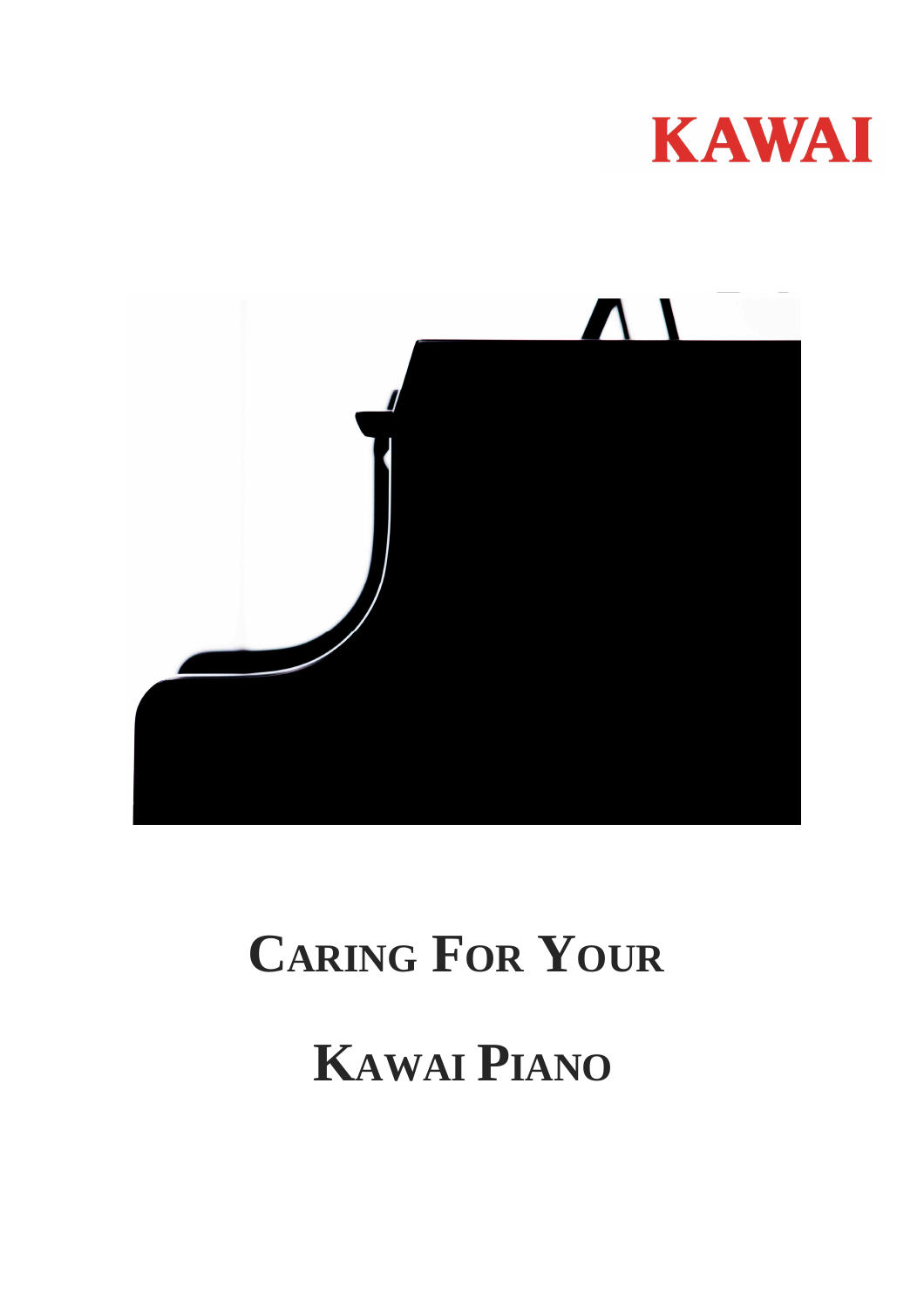# مكان مناسب

مکانی که شما برای قرار گرفتن پیانو خود انتخاب می کنید مشخص می کند که پیانو تا چه مدت زمانی میتوانـد در خـدمت شـما باشد. با پرسیدن این سوال از خود شروع کنید که " آیا من در مدت زمان های طـولانی میتـوانم در مکـانی کـه بـرای پیـانو خـود انتخاب کرده ام احساس راحتی داشته باشم؟ " اگر پاسخ شما "منفی" است، مکان دیگری برگزینید. بنابراین، چون پیـانو سـنگین وزن است، قبل از آنکه آن را حرکت بدهید بررسی های لازم را برای مکان احتمالی آن به عمل آوردید.

#### از کف سطح اطمینان حاصل کنید

اغلب سطوح برای تحمل وزن یک پیانو مناسب هستند. با این حال، سطحی که ناصاف است یا بیش از حد لرزش دارد تعادل کارکردهای طریف داخلـی پیـانو را بـرهم میزنـد، بـر عملکـرد و پایـداری تنظـیم موسـیقی آن اثـر میگـذارد. در شرایط حادتر ممکن است پیانو حتی واژگون شود یا در جای خود چرخش داشته باشـد کـه نتيجـه آن آسـيب بـه پيـانو خواهد بود. برای ایمنی شخصی و عملک د بهینــه، همیشـه پیانو را بر روی کف سطوح استوار و مستحکم قرار دهید.

### مانع از تابش مستقیم نور خورشید شوید

روكش پيانو شما از چوب است، مـاده اى زيبـا امـا در عـين حال حساس کـه بایـد در مقابـل نـور مسـتقیم خورشـید و تغییرات سریع دمایی و رطـوبتی حفاظـت شـود. قـرار دادن ییانو در کنار پنجره به شدت منع میشود. اگر قرار باشد ک پیانو در کنار پنجره باشد از پرده ای ضخیم استفاده کنید تا مانع رسیدن نور خورشید و سایر موارد به پیانو شود.

#### خواص صوتی اتاق را بررسی کنید

صدای پیـانو شـما از لـرزش تختـه موجـد صـدا سرچشـمه میگیرد، که از برخورد چکش با تارهای صـوتی القـا میشـود. برخی از این اصوات مستقیما به گوش میرسـند حـال آنکـه مقدار قابل توجهي از آن قبــل از آنكــه بــه گــوش برســند از سطح، دیوارها، سقف و دیگر اشـیا موجـود در اتـاق بازتـاب میشوند. تعادل ایده آل میان صوت مستقیم و بازتاب شده — كه حاصل آن آهنگي كامل و غني است كه به طــور معمــول وابسته به پیانو خوب است - در اتاقی با داشتن طنینی اندک برای گرمای آهنگ تولید میشود نه آنکه تنها اکوی نهایی را توليد كند.

اتاق ایده آل باید شامل سطوح نامرتب ( غیر موازی) و اشـیا جذب كننده صدا مانند قاليچه يا لوازم با روكش هاى يارچه ای باشد تا بتواند تعادل مناسب از آهنگ و طنـین را ایجـاد كند.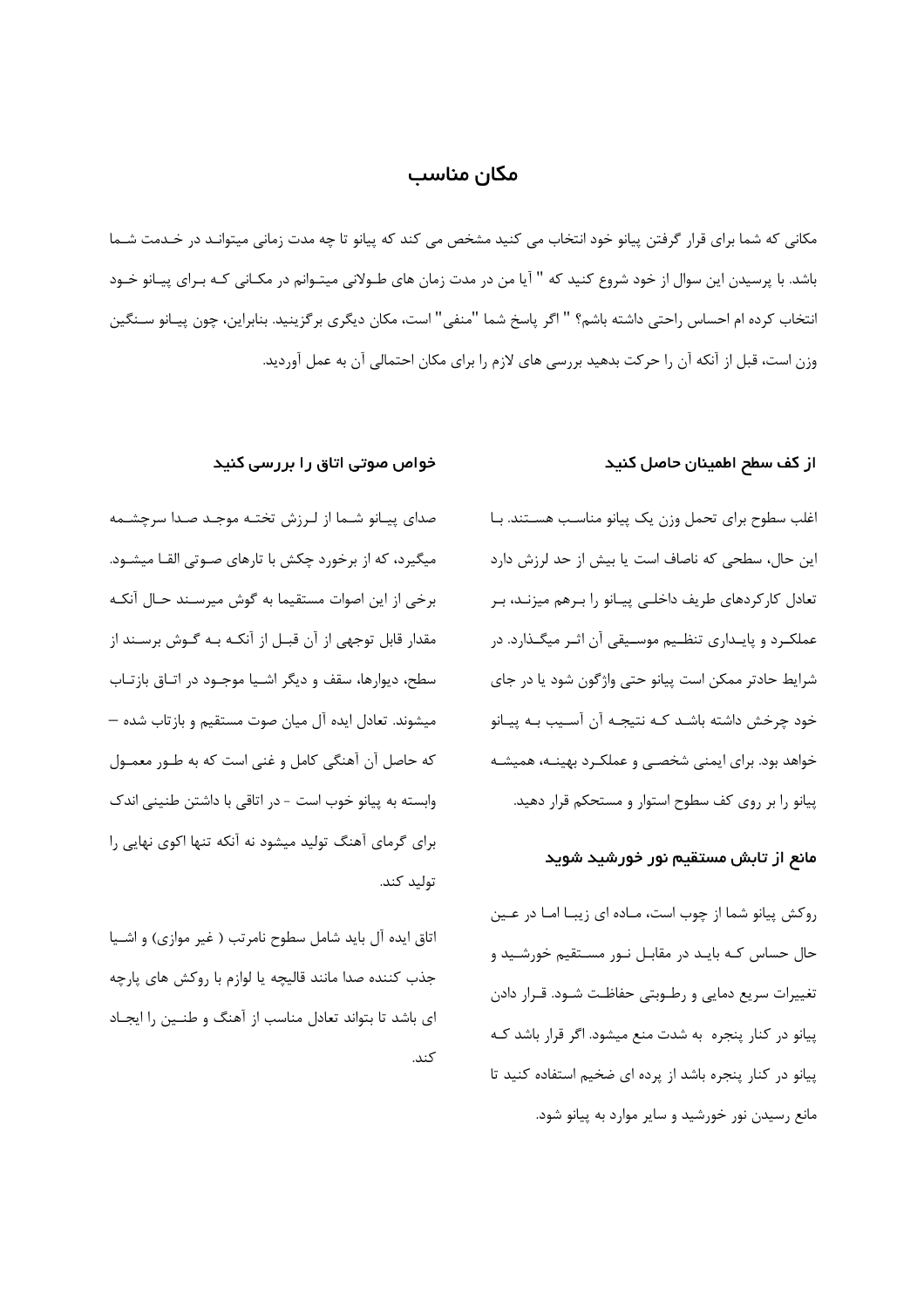# ر طوبت مناسب

#### در مقابل رطوبت بیش از چد احتیاط کنید

پیانو کاوایی شما از مواد طبیعی طراحـی شـده اسـت کـه " نفس میکشند" و شامل چوب های مرغـوب، نمـد پشـمی و چرم خالص و اصل است. از آنجایی که ماده هر جزء از پیـانو با توجه به دوام و مقاومتش نسبت به تاثیرات رطوبت انتخاب شده است، قرار گرفتن پیانو در مکان هایی با رطوبت بسـیار بالا یا بسیار پایین در دوره های زمانی طولانی آسـیب هـا و مشکلات جدی برای پیانو بوجود می آورد.

رطوبت بالا ممكن است منجر شود به :

- تولید صدای خفه
- واكنش كند اكشن
- گام های بلند و ناهموار
- تاب برداشتن یا شیاردار شدن صفخه صدا
	- زنگ زدن تارهای صوتی

رطوبت پايين ممكن است منجر شود به :

- مدای ضعیف و نحیف
- معلکرد کنش پر سر و صدا
	- گام های کوتاه و ناهموار
- ترک برداشتن صفحه صدا

با مراقبت و توجه مناسب و همچنین کنترل رطوبت محـیط پیانو میتوان از بروز بسیاری از مشکلات جلوگیری کرد. یک سطح رطوبت نسبی (RH) تقریبے ۴۵٪ ایـده آل اسـت در

صورتی که این سطح بین ۳۵٪ تا ۷۰٪ مقـدار قابـل قبـولی است. سطوح رطوبتی زیر ۲۵٪ و بالای ۸۰٪ برای چوب های مرغوب به کار رفته در قسمت های مختلف پیانو مضر است.

#### از نوسانات ر طوبتی جلوگیری کنید

تغییرات مکرر دمایی و رطوبتی به همراه استفاده از وسایل گرمایشی و سرمایشی و تهویه هـوا باعـث ایجـاد چگـالش و جمع شدن قطرات آب بر روی تارهای صـوتی و دیگـر اجـزا میشود که منجر به زنگ زدگی خواهد شـد. رطوبـت ممکــن است بر روی قسمت های نمدی جمع شود و باعث تـورم آن نواحی شود که نتیجه آن ایجاد تداخل در کنش پیانو خواهد بود. بسیاری از مشکلات چگـالش در آب و هـوای سـردتر و فضاهای بتن کاری شده همچون زیبر زمین شبایعتر است. بنابراین، تغییرات مداوم در رطوبت باعث ایجاد میزان ناپایدار و در نهایت منجر به وارد شدن آسیب جدی به پیانو خواهـد شد

#### پیانو خود را در مقابل رطوبت محافظت کنید

روزهای بارانی و مرطوب بسیار پر خطر هستند بـه خصـوص اگر به همراه بادهای سهمگین باشـند. پنجـره هـا و درهـا ۱٫ بسته نگاه دارید تا از نفوذ رطوبت به پیـانو جلـوگیری شـود. هنگامی که از پیانو استفاده نمی کنید سرپوش و برد قسمت بالا ,ا بسته نگه دارید.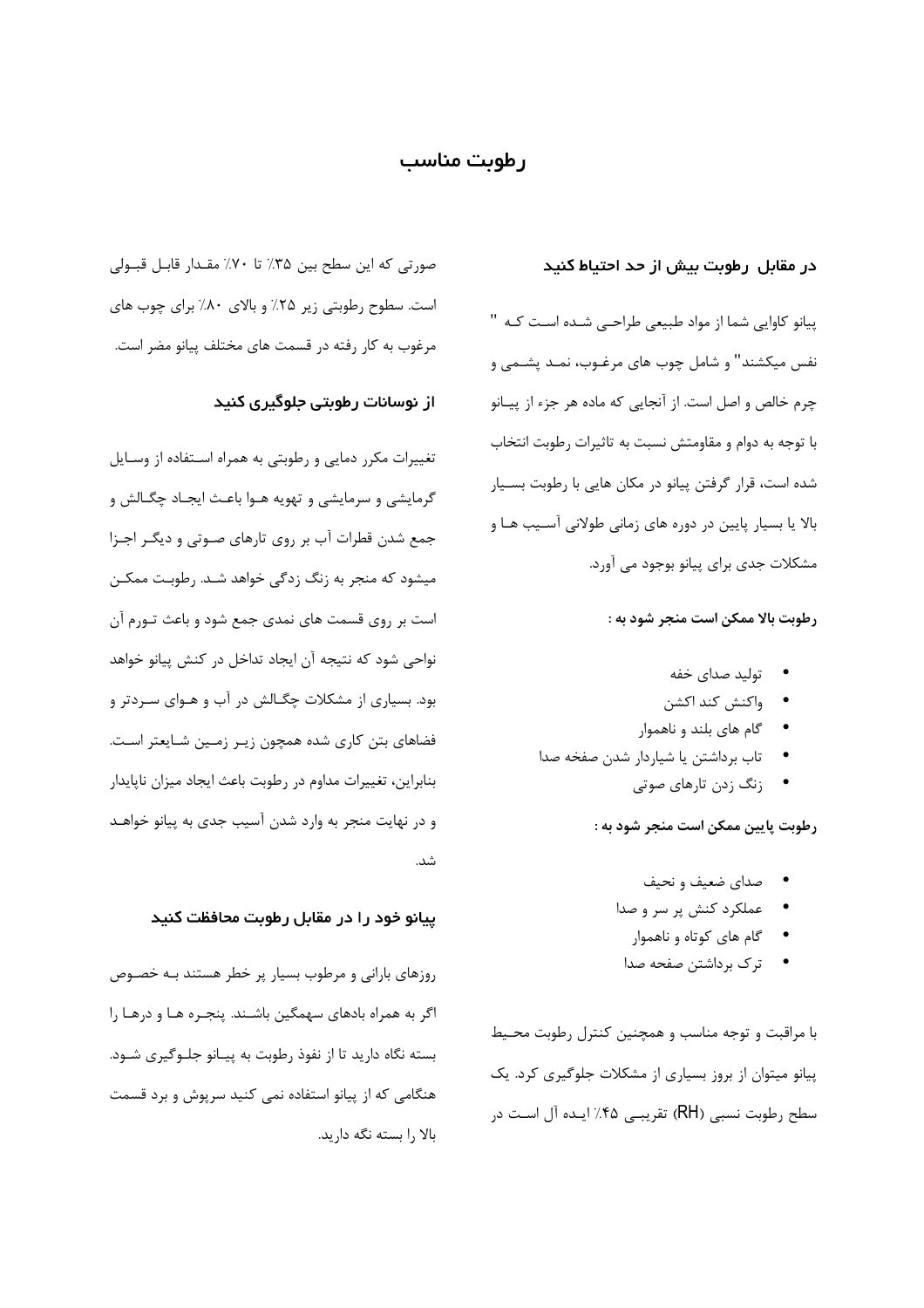# دىگر ملاحظات

#### از پیانو خود در مقابل گرما محافظت کنید

اجازه ندهید جریان هوای گرم حاصـل از وسـایل گرمایشـی مستقیما به پیانو دمیده شود. این امر ممکـن اسـت موجـب خشک شدن و چروک خوردگی شدید قسـمت هـای چـوب، نمد و چرم کنش پیـانو شـود. هـوای گـرم همچنـین باعـث آسیب رساندن به سطح پیانو و تاب برداشتن آن شود.

# پیانو را همواره پاکیزه نگاه دارید

اگر اجازه دهید گرد و غبار بر روی هم انباشته شود نه تنها ظاهر پيانو را كاهش ميدهد بلكه باعث مختل شـدن اكشـن، تاثير عميق بر نحـوه touch و tone پيـانو ميشـود. غبـار را بوسیله گردگیر پردار بزدایید. سپس سطح پیانو را با استفاده از یک پارچه نرم (اندکی مرطوب، اگر لازم باشد بعد از آن با یک پارچه خشک باقی مانده رطوبت را پـاک کنیـد) تمیـز کنید. برای تمیز کردن داخل پیانو با خدمات پس از فـروش تماس بگيريد تا با كمك آن ها بتوانيد صفحه صدا، سيم هـا یا اکشن پیانو را پاک کنید.

#### دستان خود را تمیز نگاه دارید

تا آنجا که ممکن است قبل از لمس صفحه کلید دستان خود را بشویید و ناخن دست های خود را کوتاه نگاه داریـد تـا از خراشیدن سطح پیانو ۔یا سطح کلیدها جلوگیری شود. پـس

از آنکه نواختن با پیانو تمام شد صفحه کلید را بـا دسـتمالی نرم و کمی مرطوب تمیز کنید. هیچگاه سعی نکنید بوسیله الکل یا سایر حلال های ارگانیک آن را تمیز کنیـد زیـرا بـه سطح كليدها آسيب ميزنند.

#### قسمت بالای پیانو را پاکیزه نگاه دارید

هیچگاه بجز کتاب یا برگه های موسیقی شی دیگری بر روی سطح بالای پیانو قرار ندهید. اشیا سنگین یا تیز ممکن است به سطح پیانو آسیب بزند یا باعث ایجاد لرزش های غیرعادی هنگــام نــواختن پيــانو شــود. هيچگــاه اشــيا حــاوي مايعــات بخصوص گلدان را بر روی قسمت بالای پیانو قرار ندهید زیرا احتمال نفوذ آب به قسمت های ظریف داخـل پیـانو بسـیار قوی است که موجب آسیب رساندن میشود.

بنـابراین، از قـرار دادن اشـیا شـامل حـلال هـای ارگانیـک خودداري كنيد چراكه موجب آسيب به سطح پيانو ميشود :

- دنگ های خانگی و رقیق کننده آن
	- چسب
	- لوازم نقاشى
	- ياک کننده های لکه
	- نوشيدني هاي الكلي
- لوازم آرایشے و بھداشتی ماننـد لاک پـاک کـن، اسپره مو و غیره
	- حشره کش ها و غیره